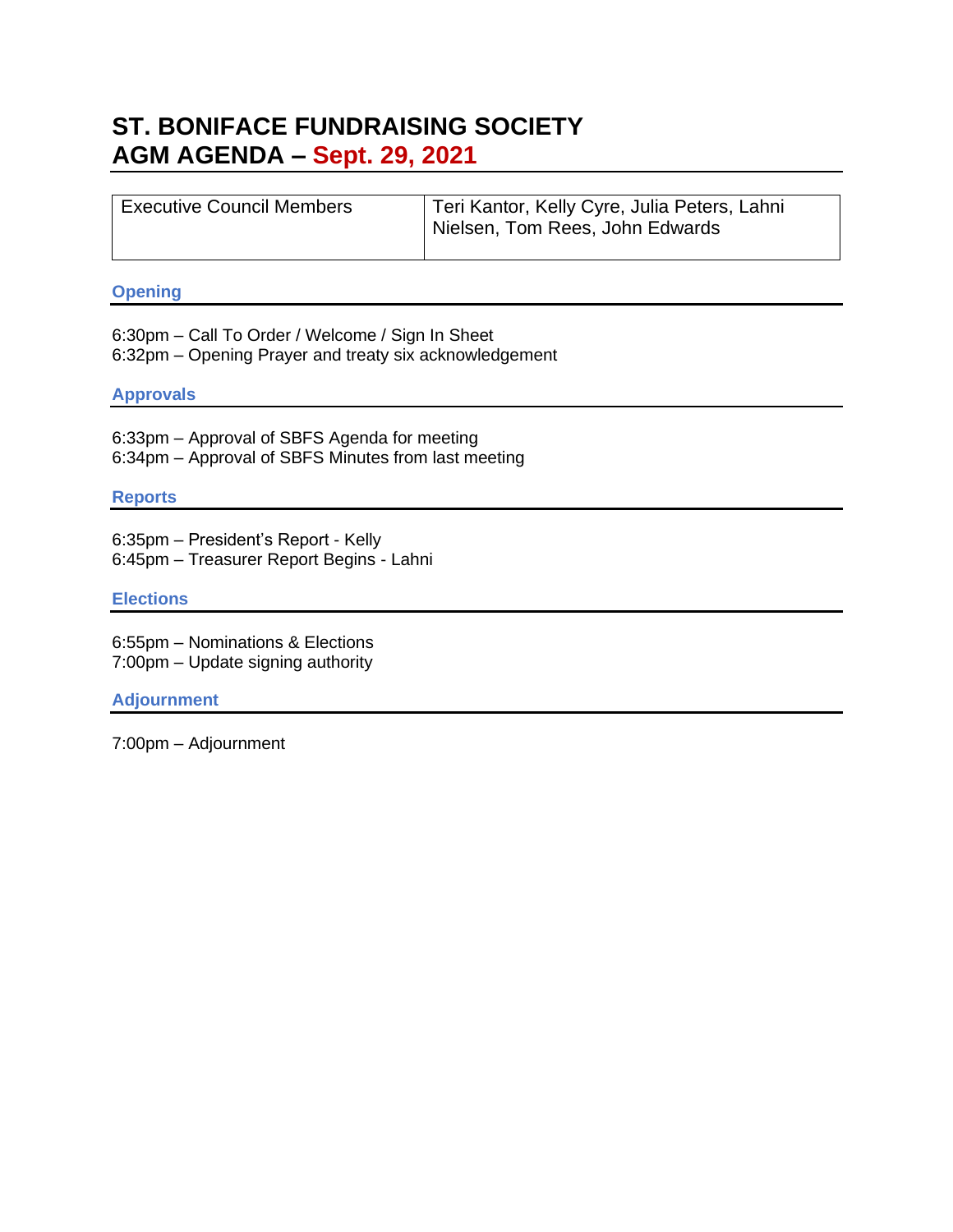# **ST. BONIFACE FUNDRAISING SOCIETY MEETING AGENDA – Sept. 29, 2021**

## **Opening**

7:00pm – Call To Order

### **Approvals**

7:02pm – Approval of Agenda for meeting

**Treasurer's Report**

7:05pm – Treasurer Report (per AGM) - Lahni

**Fundraising Update**

7:10pm – Fundraising Update Begins – Teri

**Old Business**

7:15pm – Old Business

**New Business**

7:20pm – School Budget Requests - Tom

**Adjournment**

7:30pm – Adjournment